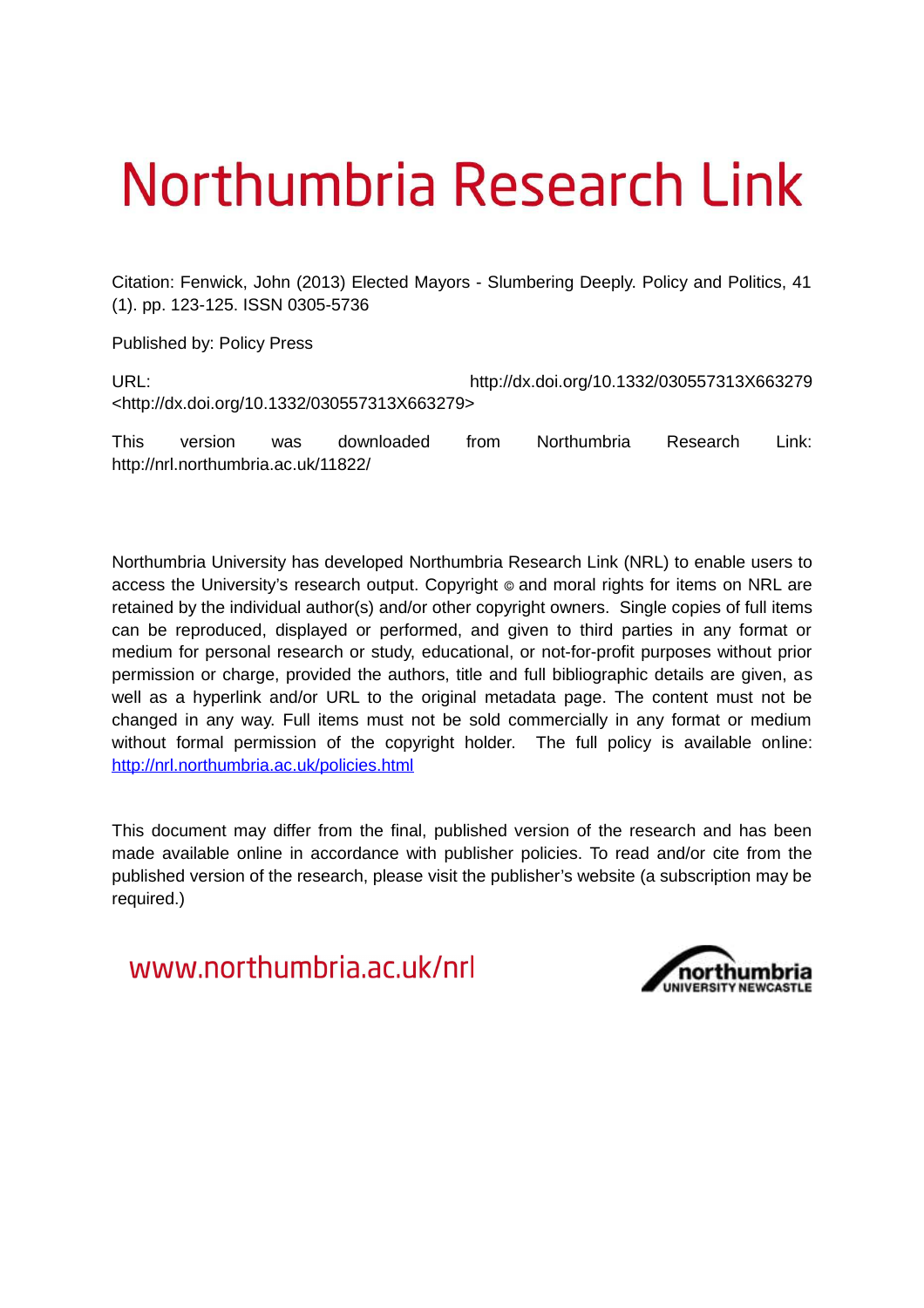### **John Fenwick: Elected Mayors: Slumbering Deeply**

#### **Policy and Politics 41 (1) 2013 pp 123-125**

#### **(subject to final revision)**

In asking whether it is time to put the dream of elected mayors to bed, Alex Marsh's thoughtful contribution hints at some textbook problems of public policy. What counts as evidence of policy success? What were the objectives of this innovation in the first place? Choosing an elected executive mayor by referendum has been available to the public in England and Wales for more than a decade. Since 2007 it has also been available through council resolution following 'consultation' rather than referendum. It continues to generate differing party attitudes locally but retains consistent cross-party support nationally. Yet even the most enthusiastic advocates of the elected mayoralty could hardly claim that it has been stunningly successful (Fenwick, Elcock and McMillan 2006; Elcock and Fenwick 2012).

Envisaged by both New Labour and the coalition as a solution to perceived problems of city leadership, it is striking that no city outside London chose the mayoral option by referendum until Bristol did so in 2012. (Leicester and Liverpool went down this route without referendum). What then of the ten city referendums in 2012? Alex Marsh rightly says that these referendums would have created mayors under "subtly different terms" from those already in office. There were ambiguities over accountability and precise powers. Whether this lack of clarity was relevant to the public in Bristol cannot be known but it seems unlikely that local voters would have suddenly been energised by scrutiny arrangements or a promise to give mayors more power. The public generally seems highly underwhelmed by the prospect of directly elected mayors.

The roots of public indifference to the mayor, and its rather half-hearted endorsement in Bristol, tend to lie in specific local factors rather than any institutional or procedural considerations. Alex Marsh draws attention to the positions of the political parties in Bristol and especially the opposition of the ruling Liberal Democrats to an elected mayor. The context of unstable local administrations in the city, the cross-cutting political strands and the low turnout all combined to produce a 'yes' vote but on the basis of local political variables coming together at the right moment. This is precisely the pattern that has produced elected mayors in the small number of areas that opted for them elsewhere: highly particular circumstances with no resemblance to the grand vision (of current and previous governments) of how civic bosses would combine political and managerial authority in a new leadership modelled on European or American examples.

The ten city referendums held by decision of central government were not the only ones in 2012. It is worth pausing to consider the local political factors (and opportunities) around the referendums to retain the mayor in Doncaster or (through public petition) to create one in Salford. Again, these reflect specific local factors.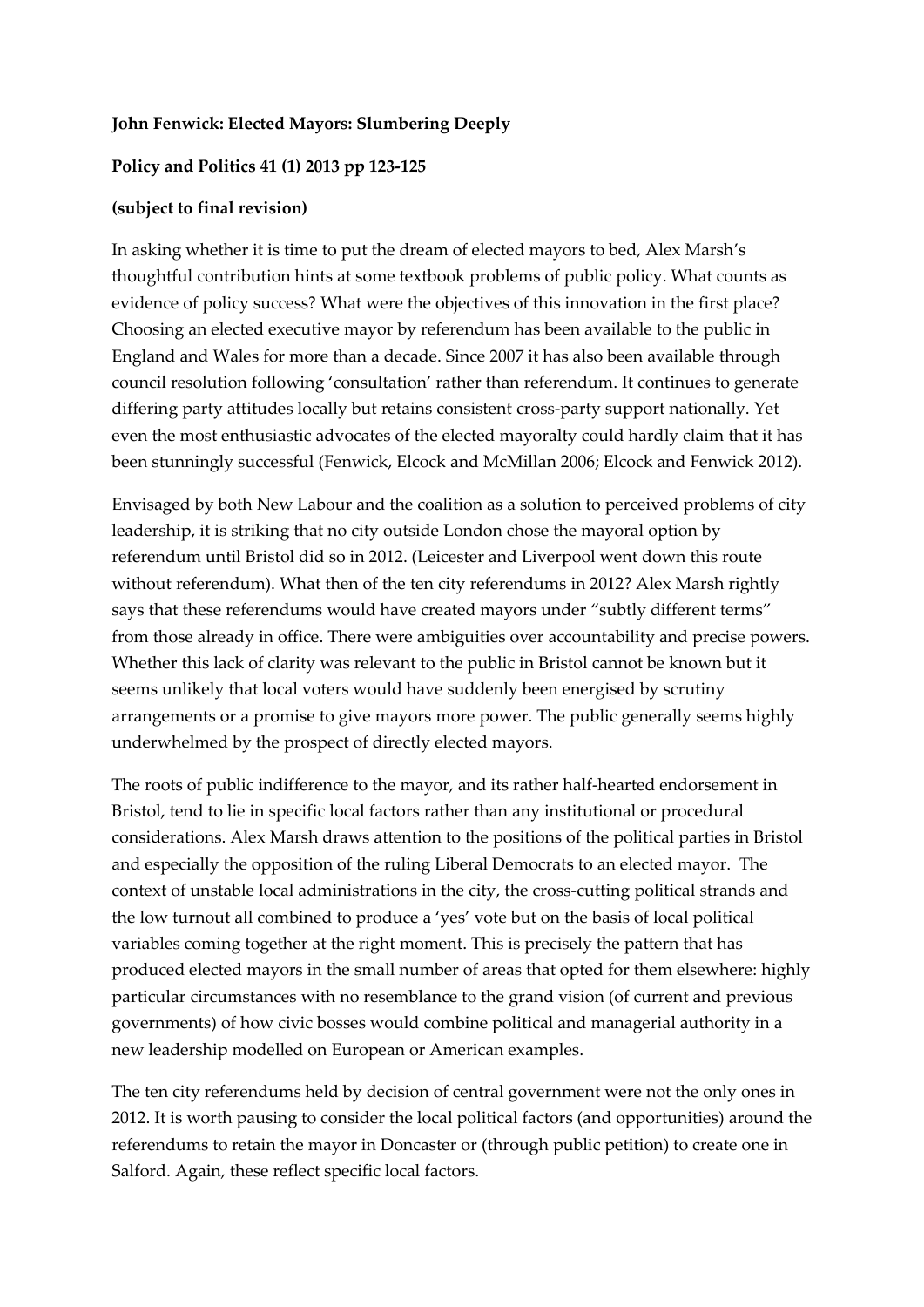The number of mayors is still very small: as Alex Marsh points out, only 15 local mayors (it will be 16 with Bristol) out of over 300 local authorities. So is it time to put the idea of the elected mayor to bed? For the electorate (if not for politicians) it seems the idea is already in bed, slumbering deeply.

What then of the future? An upsurge of public interest in elected mayors is highly unlikely, especially in the absence what Alex Marsh refers to as any "strong evidence base" about their impact thus far. Any future for this particular dream is likely to be based on one or more of the following.

- The possibility of locally-generated referendums in specific circumstances, as in Salford, may gradually generate modest expansion of the mayoral system.
- More likely, council resolution rather than referendum could provide a basis for mayoral expansion when local elites sense a political opportunity and act decisively, as in Liverpool and Leicester.
- Central government may simply determine that local authorities will henceforth be led by elected mayors, or even that council leaders are deemed to be mayors, with some revision of powers and duties enacted through simple legislation. Not all European mayors are directly elected, after all.
- 'Metro' mayors for the conurbations or wider city regions (rather than for current local government units), alluded to by Alex Marsh, could make more sense than city mayors (see Warwick Commission 2012) and indeed would echo arguments for mayors made in the 1990s. Yet this would fragment the already incoherent pattern of local governance in England to such an extent that no government is likely to have the appetite for the task (especially as it would yield no obvious political gain for them).

Ultimately Alex Marsh is right to say that the government has never really made the case for changing to a mayoral system (see also Orr, 2004). It is now being increasingly vague about what such a system might bring. This is unlikely to be the foundation for a dream to come true.

## **References**

Elcock, H., and Fenwick, J., (2012) The Leadership Matrix: a Tool for Analysis, *Public Money & Management,* 32 (2): 87-94

Fenwick, J., Elcock, H., and McMillan, J. (2006) Leadership and Management in UK Local Government: A Role for Elected Mayors? *International Review of Administrative Sciences,* 72 (3): 431-447.